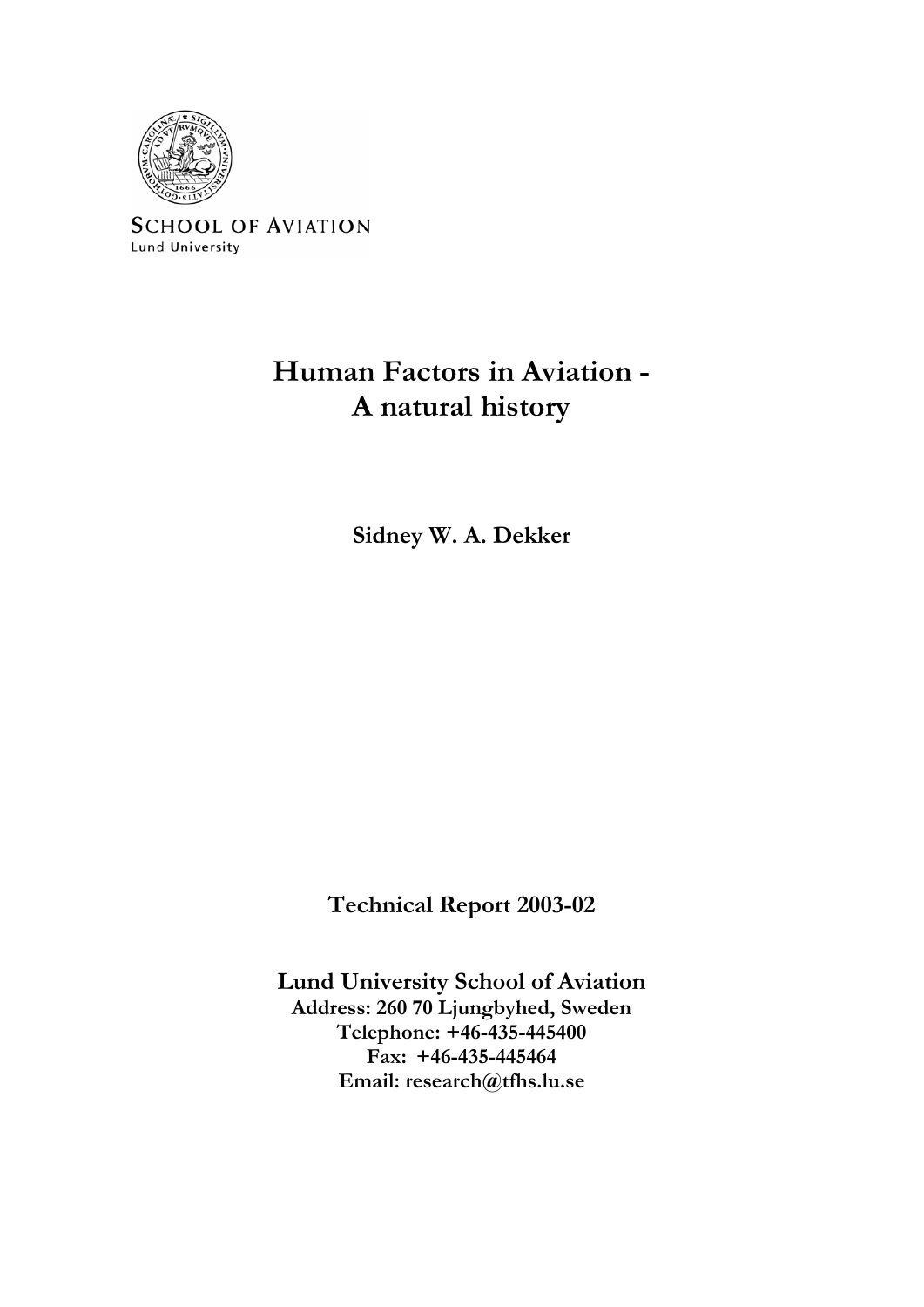#### *Paper presented at the FAI conference in Linköping, 26 September 2000*

There was a time when human factors was still simple. The first pilot who raised his wheels instead of his flaps after landing many years ago (with nasty consequences for the aircraft's belly and propeller) presented a relatively straightforward challenge. If pilots mix up their flap and wheel handles, well, then make different handles. In fact, make not only different handles (different shape, size, location), but *relate* those handles in some obvious way to the function they perform. The flap lever should look (and feel) like a flap; the gear lever should look (and feel) like a little wheel, which they do today. Engineers happy, pilots happy.

Human factors problems did not end with flap and wheel confusions. From the engineer's perspective, pilots seemed to possess an unlimited ability to screw things up. And from the pilots' perspective, cockpits seemed to contain an unlimited number of opportunities for them to screw things up. Many of these error traps could be made to go away. The C-47 transport, for instance, had its mixture knobs on the left, its throttles in the middle and its propeller pitch controls on the right. The C-82 placed propeller on the left and mixture on the right, while the B-25 started with throttle on the left, propeller in the center and ended with mixture on the right. So what about the poor guy transferring across these types during his service career? There they were: sources of confusion—pushed down into his cockpit with only him as last line of defense against the error pitfall they formed. A design fix in the form of standardization (throttle, prop, mixture from left to right) became the answer to this particular problem. Engineers undisturbed, pilots happy.

Many of the earlier human factors lessons apparently *had* to be learned the hard way. The F-111 (affectionately called the "Aardvark") had a sweeping wing design so that it could fly both slowly and fast. "So, how should the control for the wing-sweep work?" you hear the engineers wonder. Well, it was obvious: for forward sweep, move the control forward. For backward sweep, move the control back. A perfectly logical solution. What the control does, the wing does: one-to-one mapping. This is sound human factors, baby. Except..., well, except what? Pilots still screwed up. By now, moving *anything* forward in cockpits (the control stick, the throttle, the mixture, the propeller pitch) had come to mean going faster, or in any case that *something* was going to go faster (for example propeller revolutions). But not the wing sweep control. That one worked opposite. So as a pilot you wanted to slow down for a landing, and what would happen? That's right, you pull back the wing sweep, just like you pull back everything else. That's not good when you're close to the ground. Design-wise, what the wings *did* in a physical sense was completely uninteresting for you as a pilot. What their movement *meant* was what mattered. And so, the wing sweep control was changed. Engineers undaunted, pilots happy.

The message of such early human factors work is important. The most basic lesson is that design influences human performance. In fact, both good and bad design influence human performance. Bad design invites bad performance; it invites predictable kinds of human error. Good design, on the other hand, can enhance performance and prevent error. Human factors back then could be thought of as a separate layer of human limitations. Pilots, like other humans, could get tired, distracted, overloaded, used to some system rather than another, so they were not always equally watchful. Human factors people could deal with these limitations by tinkering with the engineered end of the human-machine interface. They needed to re-arrange the hardware at the place where human and system came together. Tweak this, re-shape that, re-adjust this, re-position that—make things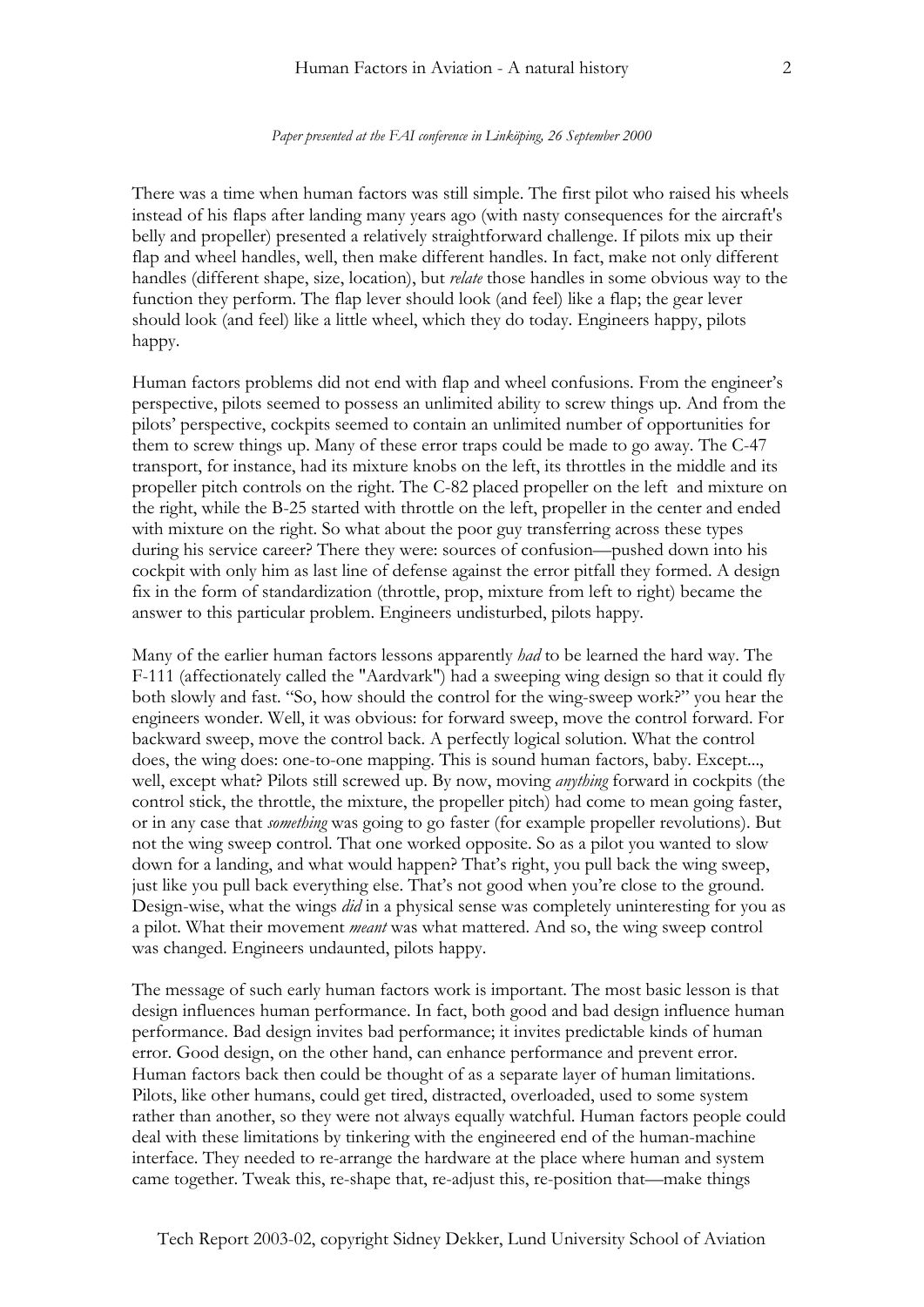error-tolerant and error-resistant. The human performance results were often startling: errors could be reduced dramatically. Engineers happy, pilots happy. So far so good.

Then airplanes started to become bigger and faster and heavier and more powerful and jetengined and airlines wanted to fly in even lousier weather—and so things began to change. A bit, that is. On take-off, some early jet transports cartwheeled off the runway in the dark, apparently because of problems with judging pitch angles. Dark hole approaches, bad visibility approaches—they too presented their own set of problems related to keeping the aircraft on a glide slope. But again, technical fixes were right around the corner. PAPI's, flight directors, instrument landing systems—all of these could deal with the limitations of the human perceptual apparatus (as was the popular way to think about human performance back then). Where the human could not see, the radio waves could. They would beam that glide slope right up into the cockpit, through a flight director, just for the pilot to follow. Where the human would misjudge angles, red and white lights or flight directors would tell him the naked truth. Human limitations could be compensated by putting artificial extensions in the world that could look or feel further or more accurately than the human could. Once again human factors could be thought of as a separate layer of human limitations; a layer that could be engineered away by inserting more technology. Now technology was actually made to *do* something active for the human, rather than only sitting there preventing errors. Engineers happy, pilots happy. Things still going well.

Then came the computer. Now this was technology that really could do something for the human. Or so the idea went. A wave of crashes with computerized aircraft during the nineties proved just how much. Dialing a flight path angle of 3.3 while the airplane was actually in vertical speed mode near Strasbourg in 1992. Forcing an aircraft back on glideslope after inadvertently engaging the TOGA mode in Nagoya in 1994. Programming one waypoint instead of another near Cali in 1995. And many many more. "Computer mismanagement!", cried the engineers. "Too much automation!", cried some human factors people. "This is abusing automation!", cried one manufacturer, "These pilots mismanage perfectly trouble-free aircraft!", chimed in his colleague. "Get me my flight engineer back, or better still, a software specialist!", lamented some pilots. Engineers deeply disturbed, pilots unhappy, and human factors people thoroughly confused. This is where we are today.

Meanwhile, engineers work hard to fill the vacuum. "Just a teeny tiny bit more technology", they ask, "please let us add just a little bit more technology...and then we'll be allright. Then these problems won't occur anymore. We'll give you Enhanced GPWS instead of GPWS, how's that. We'll give you TCAS too, while we're at it. And what about a 3D vertical FMS flight path profile to prevent mismanagement of vertical modes? We can do it, really, we can show you how." More technology can thicken the layer of defense. It can put more buffer, more time, between the airplane and the mountainside. But new technology also introduces new error opportunities. When is that little colorful picture on your map display radar return and when is it EGPWS generated? Think you'll never get them mixed up? Think again. The idea that just a teeny tiny bit more technology is enough is misguided, because there will never be an end to it. New technology, new errors. New errors, more technology to resolve them. And so on. The challenge for human factors is instead to work with pilots to meaningfully anticipate the kinds of errors people are likely to make, and to then point the development of new technology in fruitful directions. This is what Frank Hawkins did for a long time.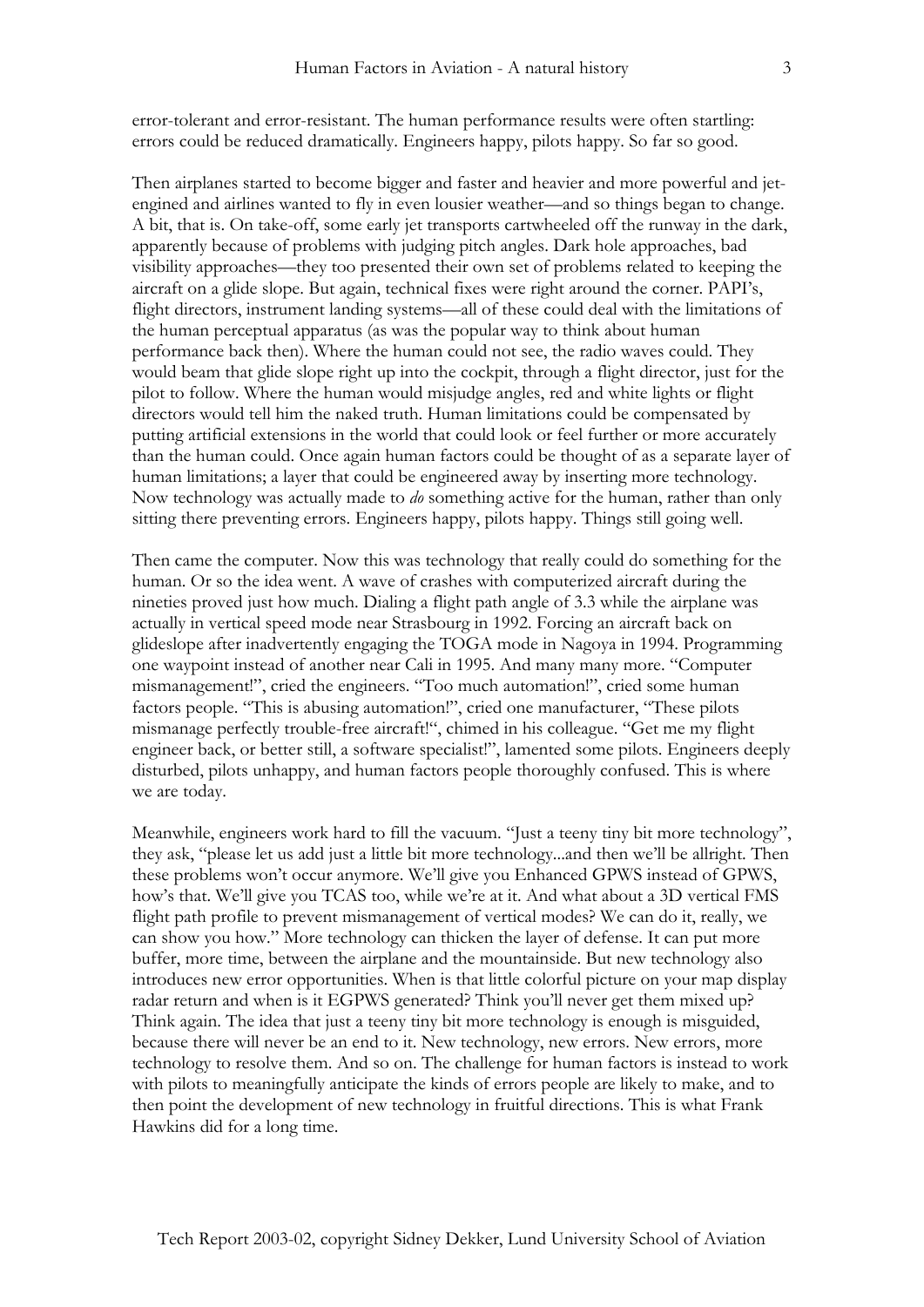But what else is human factors doing? It is scrambling to try to make sense of the events of the past decades by turning to its most reliable tool yet: invent new terms and concepts. "These are problems with situation awareness", proclaim some wisely. Or, sexier still, "these are issues of shared mental models", say those who claim that CRM has something to do with it too. "The problem is complacency", declares yet another. The result is a cheerful collection of labels that make their rounds in the aviation industry. Even accident investigators use these labels. "This crash is due to deficient CRM!" And pilots and manufacturers swap them as if they're valuable hard cash. "Enhanced situation awareness if you buy our avionics!" chant vendors of cockpit technology, assuming everyone has at least a first clue of what precisely will be improved when they buy this stuff. We seem to be reusing, re-inventing or re-labeling the same vague phenomena, with nobody able to specify them in any greater detail. The problem is that the more these labels try to say, the less they really say. They result in Babylonian conditions, where everyone's idea of for example "situation awareness" is as good or as valid or as meaningless as the next one.

# **Complacency as pseudo-science**

Take complacency. Most textbooks on aviation human factors talk about complacency, even endow it with causal power, but very few define it. "Boredom and complacency are often mentioned" says one, in connection with the out-of-the-loop problem in automated cockpits. But which causes which is left unanswered (complacency causes out-of-the-loop, or out-of-the-loop causes complacency?). Complacency is not defined. Similarly, another states that "because autopilots have proved extremely reliable, pilots tend to become complacent and fail to monitor them". Complacency, in other words, can lead to monitoring failures, but complacency is not defined. Another explains that "as pilots perform duties as system monitors they will be lulled into complacency, lose situational awareness, and not be prepared to react in a timely manner when the system fails". Thus, complacency can cause a "loss of situational awareness", but complacency is not defined. Other researchers observed in one study that "complacency set in and arousal went down...to the detriment of attention and vigilance". Complacency was claimed to produce attention and vigilance decrements, but complacency was not defined. On the same page in a human performance and limitations in aviation textbook, the authors say that complacency is both a "*trait* that can lead to a reduced awareness of danger", and a "*state* of confidence plus contentment". In other words, complacency is at the same time a longlasting, enduring feature of somebody's personality (a trait) and a shorter-lived, transient phase in somebody's performance (a state)—a combination which would literally be a psychological first.

It does not take long to conclude that complacency shares the following characteristics with pseude-science like Freud's psychoanalysis:

- substitution instead of decomposition
- immunization against falsification
- overgeneralization and over-application

# *Substitution instead of decomposition*

Where complacency is "defined", the definition does not take the form of decomposition. This is fundamental to science: a reduction to more primitive concepts with clearer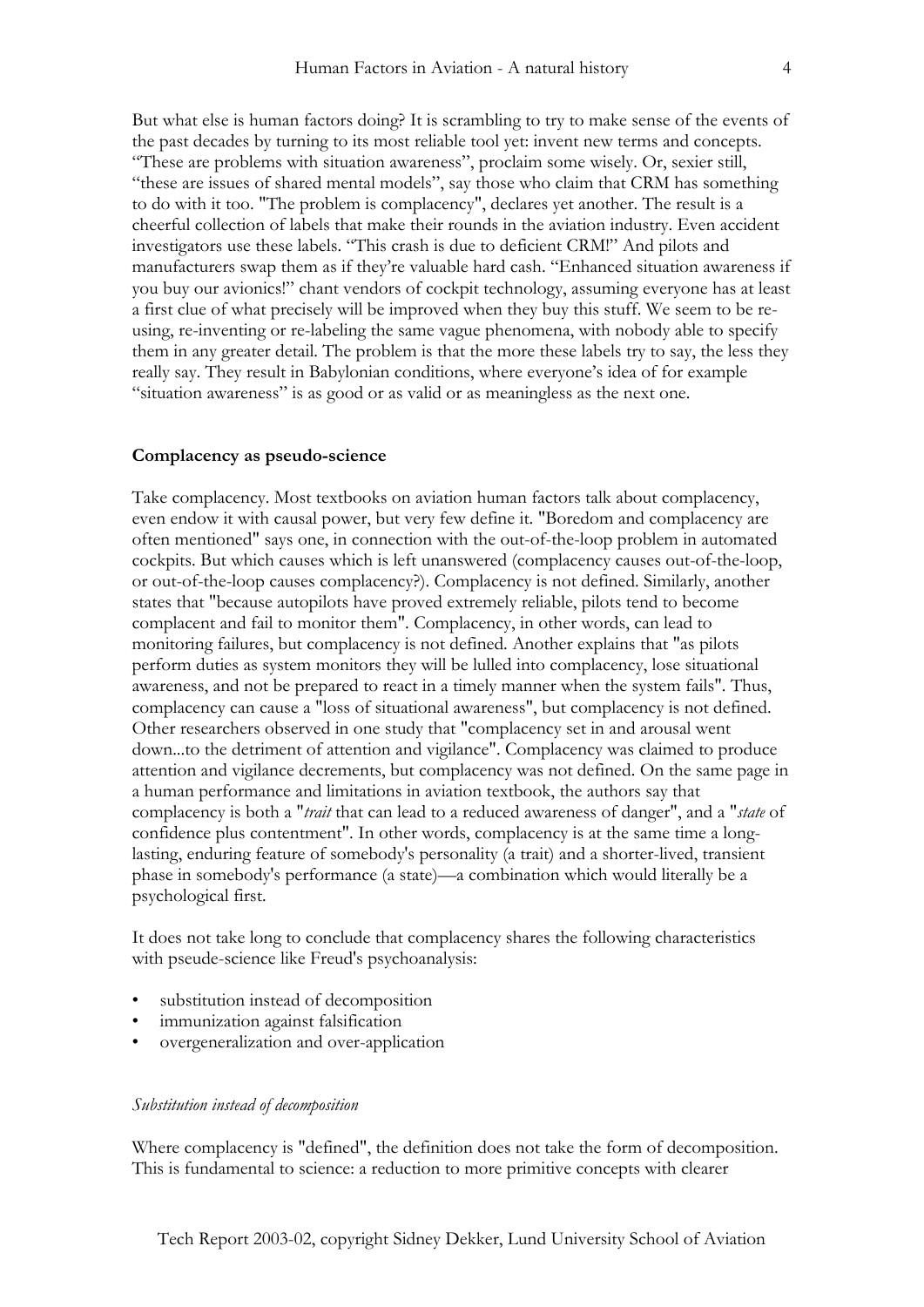connections to the behavioral situation about which the concept ("complacency" in this case) pretends to speak. Definitions of complacency do not deconstruct, they simply substitute one label for another. Thus, complacency is equated with boredom; overconfidence; contentment; unwarranted faith; overreliance; and a low index of suspicion.

## *Immunization against falsification*

The side-effect of substitution is scientifically even more damaging. Folk models do not give an articulated psychological mechanism that is responsible for the behavior observed. How is it that complacency produces vigilance decrements? How is it that complacency leads to a loss of situational awareness, a reduced awareness of danger, a detriment to attention? Might the mechanism responsible be the decay of neurological connections? Are processes of learning and motivation responsible? Or is it a matter of conscious trade-offs between competing goals in a changing environment? None of the descriptions of complacency available today offer any such deeper insight. This leaves claims that complacency was at the heart of a sequence of events immune against critique, against falsification. For example, a training captain in a recent issue of the Journal of Aviation Training asserts that severely compromised cockpit discipline results when any of the following attitudes are prevalent—arrogance, complacency and overconfidence. Nobody can disagree because the claim is underspecified. This is similar to psychoanalysts claiming that obsessive-compulsive disorders are the result of overly harsh toilet training which fixated the individual in the anal stage where now the id needs to battle it out with defense mechanisms. Similarly, when one pilot asking the other "Where are we headed" is interpreted as a "loss of situation awareness", this claim is immunized against falsification. The journey from context-specific behavior (people asking questions) to the explanatory psychological concept (loss of SA) is made in one big leap, leaving no trace for others to follow or critique. Current theories of situation awareness lack an articulated psychological model that explains why asking questions about direction represents a loss of situation awareness.

# *Overgeneralization*

The lack of specificity and the inability to falsify folk models contributes to their overgeneralization. The most famous example of overgeneralization in aviation psychology must be the inverted U-curve, also known as the Yerkes-Dodson law. Ubiquitous in aviation textbooks, the inverted U-curve couples arousal with performance (without ever stating any units of either arousal or performance), where a person's best performance is claimed to occur between too much arousal (or stress) and too little, tracing a sort of hyperbole.

The original experiments (done by Yerkes & Dodson in 1908), however, were neither about performance, nor about arousal. They were not even about humans. Examining "the relation between stimulus strength and habit formation" the researchers subjected laboratory mice to electrical shocks to see how quickly they decided to go one pathway versus another. The conclusion was that mice learn best (that is, they form habits most rapidly) at anything other than during the highest or lowest shock. The results approximated an inverted U only with the most generous of curve-fittings, the X-axis was never defined in psychological terms but in terms of shock strength, and even this was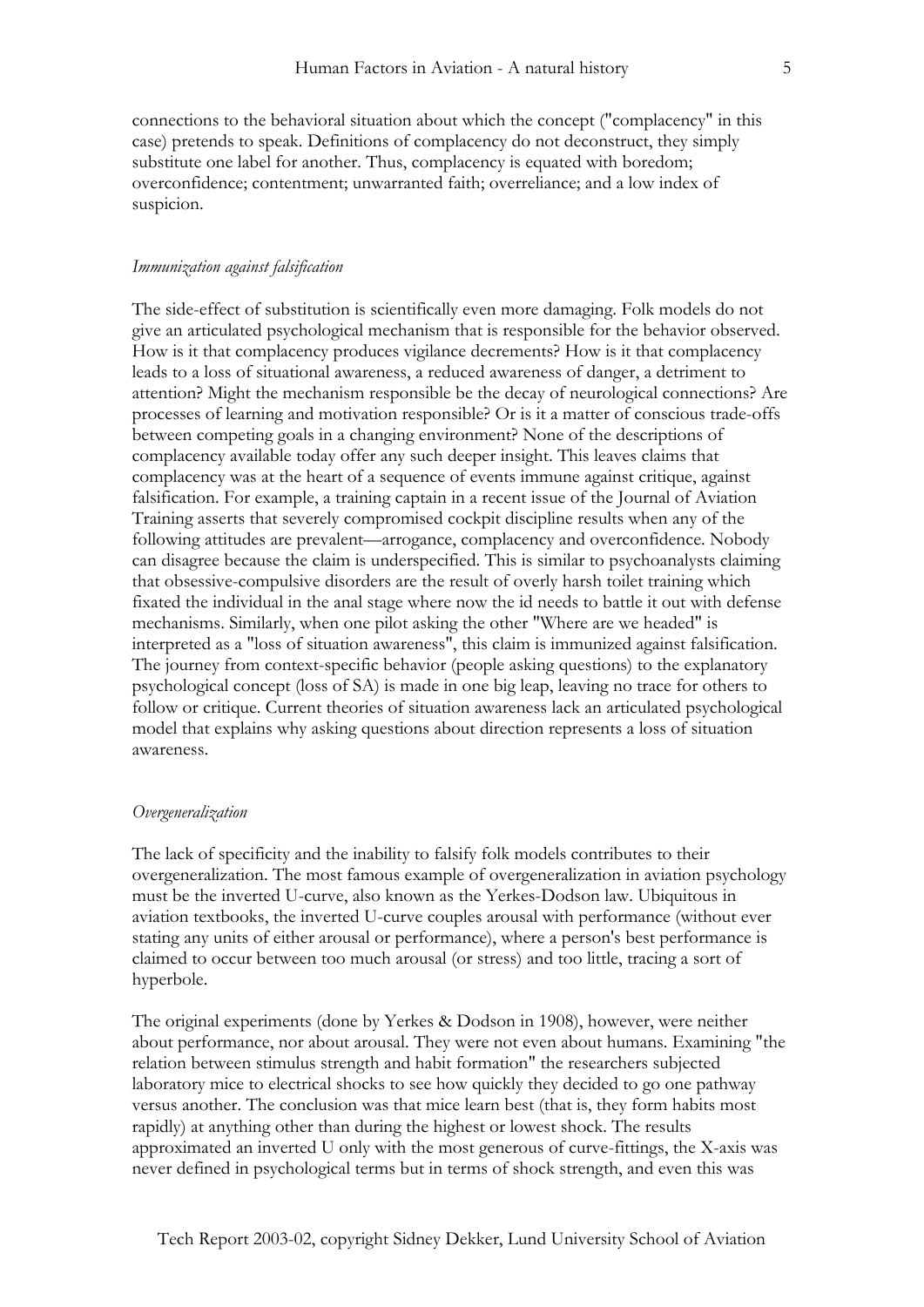dubious: Yerkes & Dodson used five different levels of shock which were too poorly calibrated to know how different they really were. The subsequent overgeneralization of the Yerkes-Dodson results (to no fault of their own, incidentally) has confounded stress and arousal, and after a century there is still no evidence that any kind of inverted U relationship holds for stress (or arousal) and human performance. Overgeneralization takes narrow laboratory findings and applies them uncritically to any broad situation where behavioral particulars bear some *prima-facie* resemblance to the phenomenon that was produced under controlled circumstances.

Other examples of overgeneralization and over-application include "perceptual tunneling" (putatively championed by the crew of an Eastern airlines L-1011 that descended into the Everglades after its autopilot was inadvertently decoupled) and the loss of effective crew resource management as major explanation of accidents. A most frequently quoted sequence of events with respect to CRM is the flight of an iced-up Air Florida Boeing 737 from Washington National Airport in the winter of 1982 that ended shortly after take-off on the 14th street bridge and in the Potomac river. The basic cause of the accident is said to be the co-pilot's unassertive remarks about an irregular engine instrument reading (in fact, the co-pilot was known for his assertiveness), something that hides many other factors with equal or more explanatory power, including air traffic control pressures, the controversy surrounding rejected take-offs close to decision speed, the sensitivity of the aircraft type to icing and its pitch-up tendency with even little ice on the slats, and amgibuous engineering language in the airplane manual to describe the conditions for use of engine anti-ice.

# **The old view of human error**

The way complacency, or lack of flight discipline, is used as explanation for human performance difficulties fits the tradition of the old view of human error. This view holds that:

- Human error can cause accidents;
- Complex systems are basically safe, were it not for the erratic behavior of unreliable people in it;
- Human errors come as an unpleasant surprises. They are unexpected and do not belong in the system, nor do they originate there. Errors are introduced to the system only through the inherent unreliability of people.

Epitomizing the old view of human error, in a form that could be called "The Bad Apple Theory" Tony Kern characterizes "rogue pilots" as extremely unreliable elements, which the system, itself basically safe, needs to identify and contain or exile:

"Rogue pilots are a silent menace, undermining aviation and threatening lives and property every day. Rogues are a unique brand of undisciplined pilots who place their own egos above all else—endangering themselves, other pilots and their passengers, and everyone over whom they fly. They are found in the cockpits of major airliners, military jets, and in general aviation...just one poor decision or temptation away from fiery disaster."

The system, in other words, contains bad apples. In order to achieve safety, it needs to get rid of them. Individual differences among pilots are of course undeniable, but to build an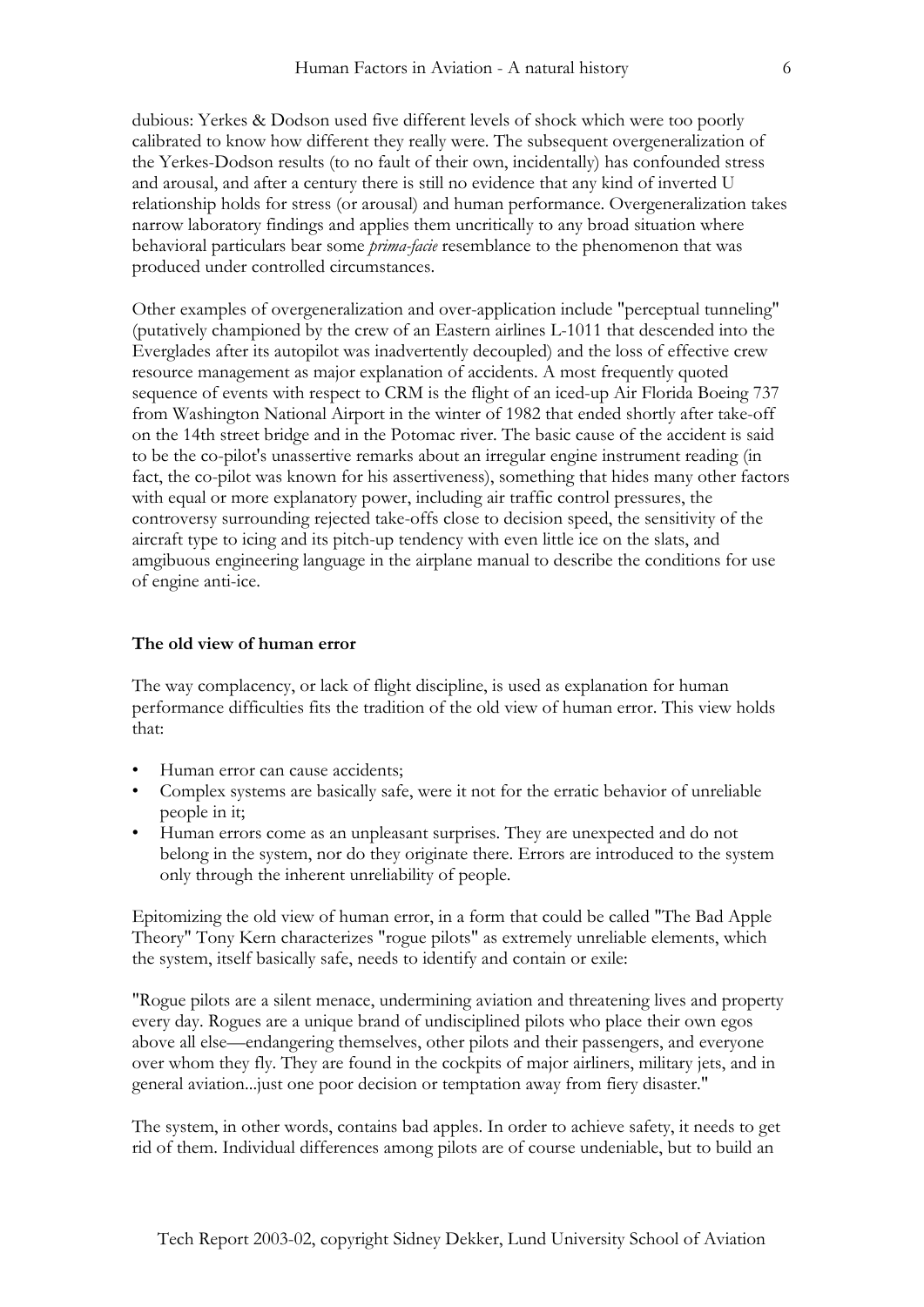explanation of system safety solely on its grounds is oversimplified and risks dealing only with the symptoms of human error—not the causes.

In a current issue of FLIGHT International (6-12 June 2000) I am reading that charges will be brought against the pilots who flew a Greek Falcon 900 VIP jet which had a malfunctioning pitch feel system. A preliminary investigation indicates that severe oscillations during descent killed seven of their unstrapped passengers in the back. Significant in the sequence of events was that the pilots "ignored" the relevant alert light in the cockpit as a false alarm, and that they had not switched on the fasten seatbelt sign from the top of descent, as recommended by Falcon's procedures. Dramatically, these pilot oversights were captured on video, shot by one of the passengers who died not much later. The pilots got away alive from the upset, as they were wearing their seatbelts.

The fact that pilots would "ignore" the relevant warning indication is surprising. So surprising, in fact, that it is hard to believe. You would think that the pilots were too busy getting their aircraft back under control to connect the light with what was going on (bugger the little light—it would probably not have been the only one). Or they had no idea what the light had really been about in the first place. The label "ignored" implies willfull disregard. It implies that the pilots should have taken the warning to heart, but chose not to; they could not be bothered. Their error was crucial in allowing the accident to happen. Which is why they should stand trial. In this old view of human error, we should:

- Find evidence for erratic, wrong or inappropriate behavior;
- Bring to light people's bad decisions; their inaccurate assessments; their departures from written guidance;
- Single out particularly ill-performing practitioners, to show how some people behave unrepresentatively—not the way the system would like to see.

Accordingly, progress on safety is driven by one unifying idea: Protect the system from unreliable people. This protection against the vagaries of human behavior can be achieved by:

- Tightening procedures and close regulatory gaps. This reduces the bandwidth in which people can operate, leaving less room for erroneous performance;
- Introducing more technology to monitor or replace human work. If machines do the work, then humans can no longer make errors doing it. And if machines monitor human work, they can snuff out any erratic human behavior;
- Making sure that defective practitioners do not contribute to system breakdown again. Put them on "administrative leave"; demote them to a lower status; educate them to behave better next time; instill some fear in them and their peers by dragging them into court.

In this view of human error, investigations can safely conclude with the label "human error"—by whatever name (for example: ignoring a warning light, violating a procedure, complancency, lack of discipline). Such a conclusion and its implications supposedly get to the causes of system failure. That, at least, is the idea.

The shortcomings of this first view of human error are severe and deep. Progress on safety based on these ideas is an illusion: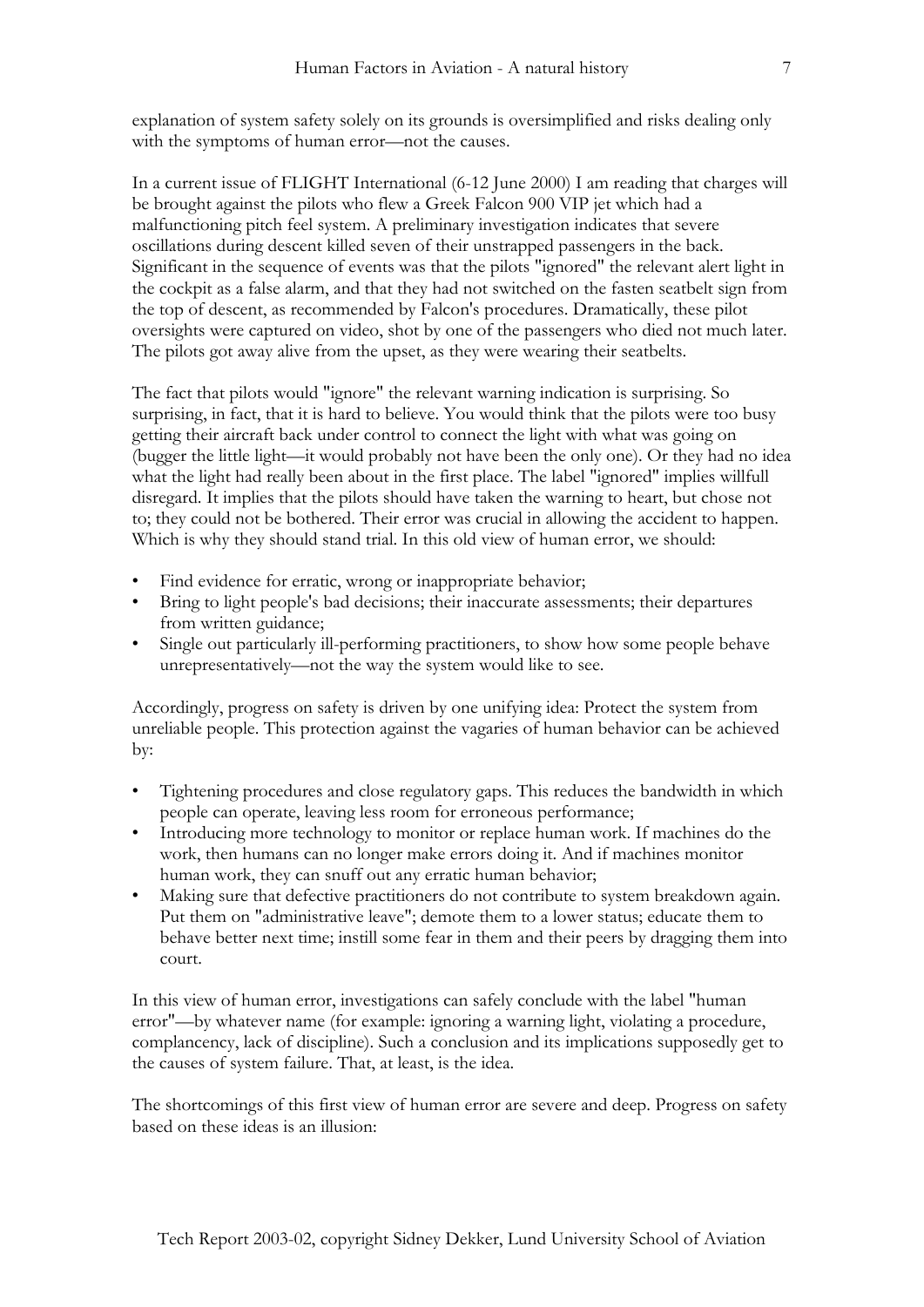- Focusing on individual failures does not take away the underlying problem. Removing or prosecuting supposedly "defective" practitioners fails to remove the potential or groundwork for the errors they made. As it turns out, in the Falcon case, the aircraft had been flying around for a long time with a malfunctioning pitch feel system (As in: Oh that light? Yeah, that's been on for four months now). These pilots happened to inherit a systemic problem that really was largely the responsibility of others.
- Adding more procedures or threatening to enforce existing ones does not guarantee any compliance. Seatbelt sign on from top of descent in a VIP jet? The layout of furniture in these machines and the way in which their passengers are pressured to make good use of their time by meeting, planning, working, discussing, does everything to discourage people from strapping in any earlier than strictly necessary. Pilots can blink the light all they want, you could understand that over time it may become pointless to switch it on from Flight Level 410 on down. And who typically employs the pilot of a VIP jet? Exactly, the person in the back. So guess who can tell who what to do. And why having the light on only from TOD? This is hypocritical—only in the Falcon 900 upset was that relevant because loss of control occurred during descent. But other accidents with in-flight deaths occurred during cruise. Procedures are too strict to cater for this kind of natural variability.
- More technology does not remove the potential for human error, but relocates or changes it. A warning light does not solve a human error problem, it creates new ones. What is this light for? What do we do about it? What do we do to make it go away? It lit up yesterday and meant nothing. Why take it serious today?

So why would anyone adhere to the old view of human error? There are many reasons. One is that it is a relatively straightforward approach to dealing with safety. It is simple to understand and simple, and relatively cheap, to implement. In the aftermath of failure, enormous pressure can exist to save the public image of an aircraft or operator, even if it means that operators and regulators are running from pillar to post, putting out one little symptomatic fire after the other. To the public, this can look good; this can look like a serious countermeasure against safety threats. Taking out defective pilots is always a good start to saving public face. It tells people that the accident is not a systemic problem at all, but just a local glitch in an otherwise perfectly smooth operation.

Another reason to adhere to the old view of human error is that practitioners in safetycritical domains typically assume great personal responsibility for the outcomes of their actions. As one airline captain said: "If I didn't do it, it didn't happen." Practitioners get trained and paid to carry this responsibility. In fact, practitioners take pride in having this responsibility, and failing to live up to it is generally seen as a personal failure. In many domains where human error matters, investigators themselves are practitioners or have been practitioners, which infuses investigative practice with the culture of those who get investigated. This, of course, has advantages. But it makes it easy for investigators to overestimate the freedom of choice allotted to his or her fellow practitioners. I am reminded of an incident where a crew member accepted a different runway with a more direct approach to the airport. The crew got in a hurry and made a messy landing that resulted in some minor damage to the aircraft. Asked why they accepted the runway, the crew member cited a late arrival time and many connecting passengers on board of his aircraft as reasons. The investigator's reply was that real pilots are immune to those kinds of pressures.

But the reality is that people, pilots in this case, simply do not operate in a vacuum, where they can decide and act all-powerfully. Instead, their work is subject to and constrained by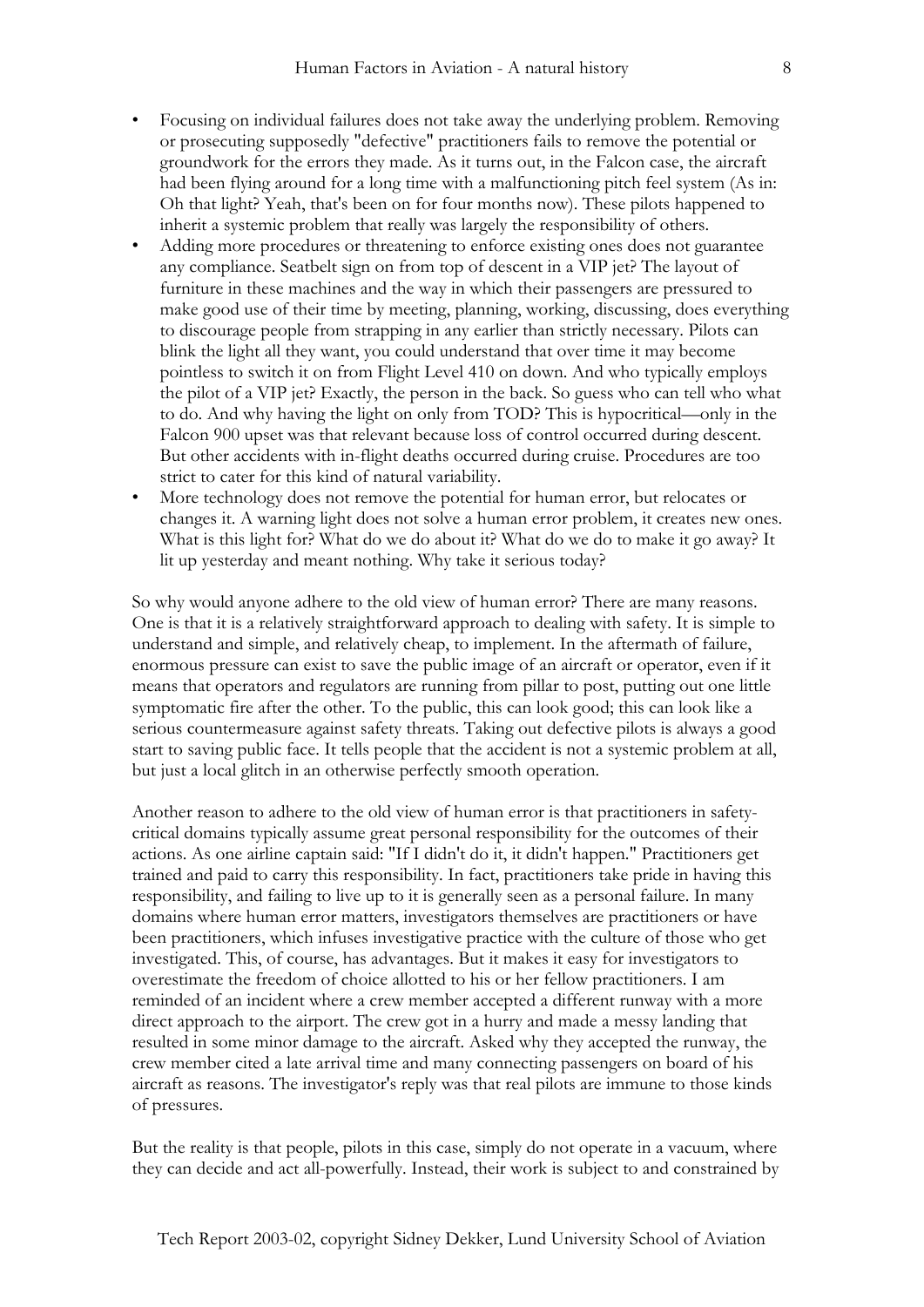all kinds of factors outside of their control—factors that will help push their trade-offs and decisions one way or another. The reality is that individual responsibility is not always matched by individual authority, because that authority is restricted by other people in the system; other parts of the system; other pressures in the system. In the Falcon's case, it was found that there was no checklist that told pilots what to do in case of a pitch feel indication. The procedure to avoid the oscillations would have been to reduce airspeed to less than 260 knots indicated. But it wasn't in the book. It wasn't in the cockpit. How, really, can anyone say that pilots "ignored" a light for which there was no procedure available? You cannot expect that a pilot would or should have come up with the arbitrary airspeed of 260 knots indicated by just thinking through the light a little bit and what it perhaps could have meant. Factors from the outside seriously constrained what the pilots could do or could have done. Problems already existed with this particular aircraft. There was no procedure to deal with the light. To think that human errors are just a matter of personal choice and causes of accidents, is to think primitively. It is to ignore (yes, "ignore") the real path to progress on flight safety.

#### *Nature or nurture?*

Progress on safety with the old view of human error is problematic. Exhorting people to be less complacent (or more disciplined—see Kern, 1998) "is unlikely to have any long-term effect unless the exhortation is accompanied by other measures... A more profound enquiry into the nature of the forces which drive the activities of people is necessary in order to learn whether they can be manipulated and if so, how." (Hawkins, 1987, p. 127).

Aerospace safety seems to face a latter-day version of the persistent nature-nurture debate in psychology. Are bad pilots born? Or are they bred? Is complacency an inherent trait, or is it nurtured through interaction with the environment in which people work? Fitts and Jones 47' must have had their minds made up half a century ago. Their evidence was undeniable: they found that the behavior that was called human error, was actually systematically connected to features of people's tools, tasks and operational environment. There was nothing mysterious or elusive about human error. If researchers could understand and modify the situation in which humans were required to perform, they could understand and modify the performance that went on inside of it. Central to this idea is the local rationality principle (Woods *et al.*, 1994). People do reasonable, or locally rational things given their tools, their multiple goals and pressures, and their limited resources. Their assessments and actions make sense given the situation that surrounds them at the time. Human error is a symptom—a symptom of irreconcilable constraints and pressures deeper inside a system; a pointer to systemic trouble further upstream. Human error is uninteresting in itself. It is not a separable category of unexpected sub-standard behavior—it is a label, applied in hindsight to fragments of empirically neutral, locally rational assessments and actions. This is the basis for the new view of human error.

# **The new view of human error**

The new view of human error holds that:

- Systems are not basically safe;
- People are central to creating safety;
- Their "errors" are indications of irreconcilable goals and pressures farther up-stream.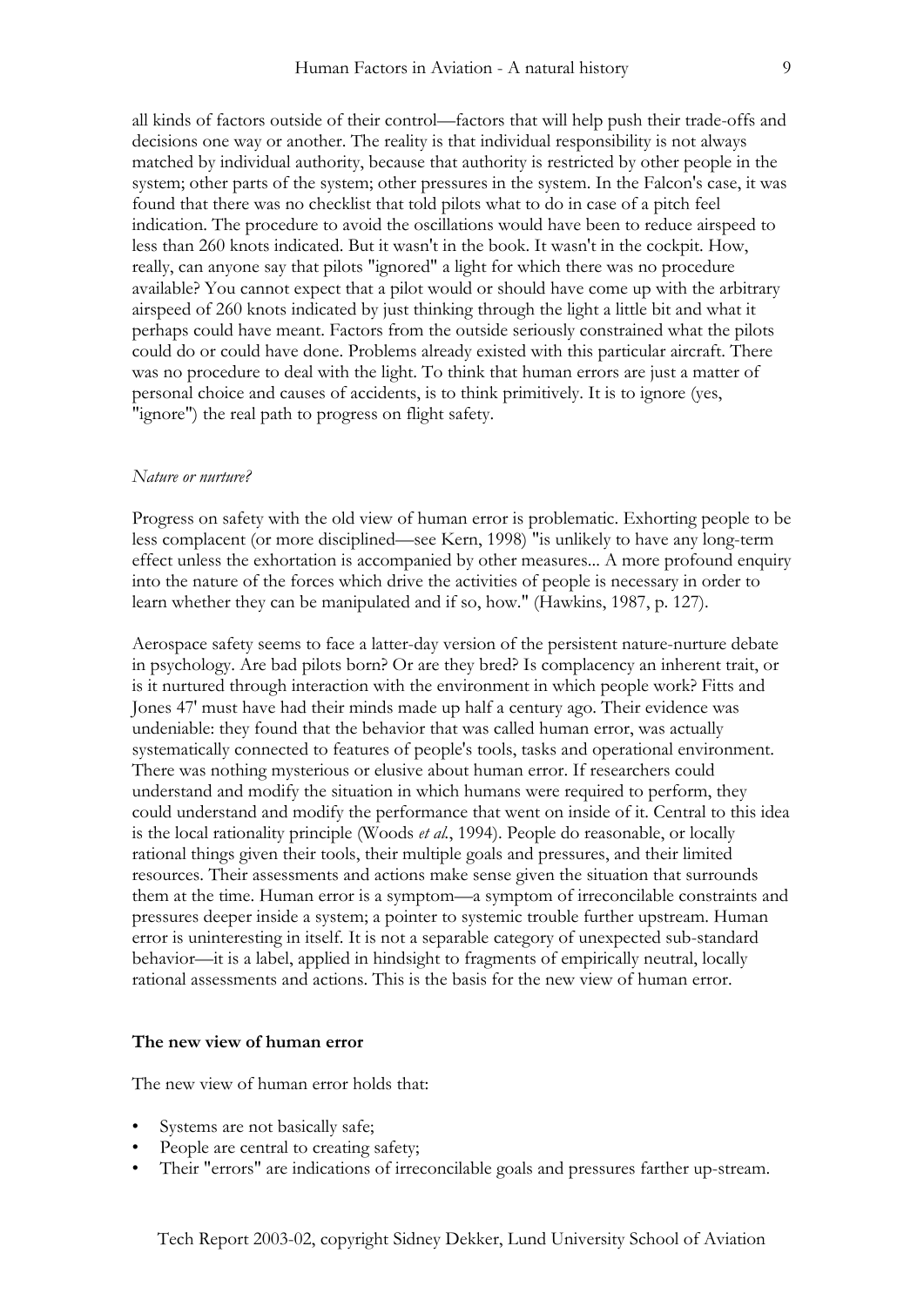The complex, dynamic systems in which people carry out their work are themselves inherent contradictions between safety and many other goals that are simultaneously active (on-time performance, fuel use, customer comfort, etc.). Most systems do not exist just to be safe; they exist to provide a product or a service. Such basic organizational dialectic between protection and production is not insulated or resolved in higher echelons. It is pushed down into individual operating units, to be sorted out by operational personnel in the form of thousands of daily decisions and trade-offs. Organizations typically send many messages about the importance of these other goals in subtle or less subtle ways ("We are the No 1 on-time airline!"), pushing local trade-offs in certain directions. It is easily claimed (even by pilots themselves) that good practitioners are immune to these kinds of pressures, but the companies that employ them would not want them to be. Practitioners' expertise is in part the ability to pursue and reconcile the multiple goals and pressures that are simultaneously active, including safety.

# *Borrowing from safety*

One indication that goals and pressures other than safety are at work, are departures from the routine—cases in which practitioners (unknowlingly) borrow from safety in order to achieve other system goals. Such departures may be a late runway change that helps a scheduled arrival; the skipping over a checklist to make a slot time, and so forth. When looked at in isolation, these departures from the routine can be interpreted as evidence of deviance: of complacency or poor discipline or even recklessness. But in isolation these events are hardly interesting. What really gives them meaning is their context, which often shows that departures from the routine have, over time, become routine themselves. Pilots say of late runway changes: we do it all the time. Or slot pressures (or fuel savings) have pervaded many decisions and trade-offs that are made on flightdecks company-wide. Departures from the routine can become so routine, in fact, that they become the new norm against which actual behavior is contrasted. This means that it is compliance, not deviance, that accounts for the behavior observed. Pilots who are unwilling to take a direct towards a new runway, for example, don't play ball, they hold up the flow, they waste time and fuel. The pilot corps of one airline even refers to "Operating Manual Worshippers".

Although some kind of departure from the routine often forms an ingredient in an accident sequence, the opposite is not true: departures from the routine rarely lead to accidents. In fact, the gradual redefinition of what is normative behavior and what is acceptable risk occurs because departures from the routine do not lead to trouble but offer immediate, concrete and measurable rewards: lower fuel bills; on-time arrivals; happy customers. How much is borrowed from safety in order to achieve this, however, is impossible to measure. In fact, the lack of adverse outcomes each time is the only "measurable" index of safety, confirming it was safe to depart from the routine (once again). As Karl Weick describes:

"Reliability is invisible in the sense that reliable outcomes are constant, which means there is nothing to pay attention to. Operators see nothing, and seeing nothing, presume that nothing is happening. If nothing is happening and they continue to act the way they have been, nothing will continue to happen. This diagnosis is deceptive and misleading because dynamic inputs create stable outcomes."

But people do not just continue what they have been doing, encouraged by constant nonevent outcomes. There is evidence that in the face of a continuous lack of adverse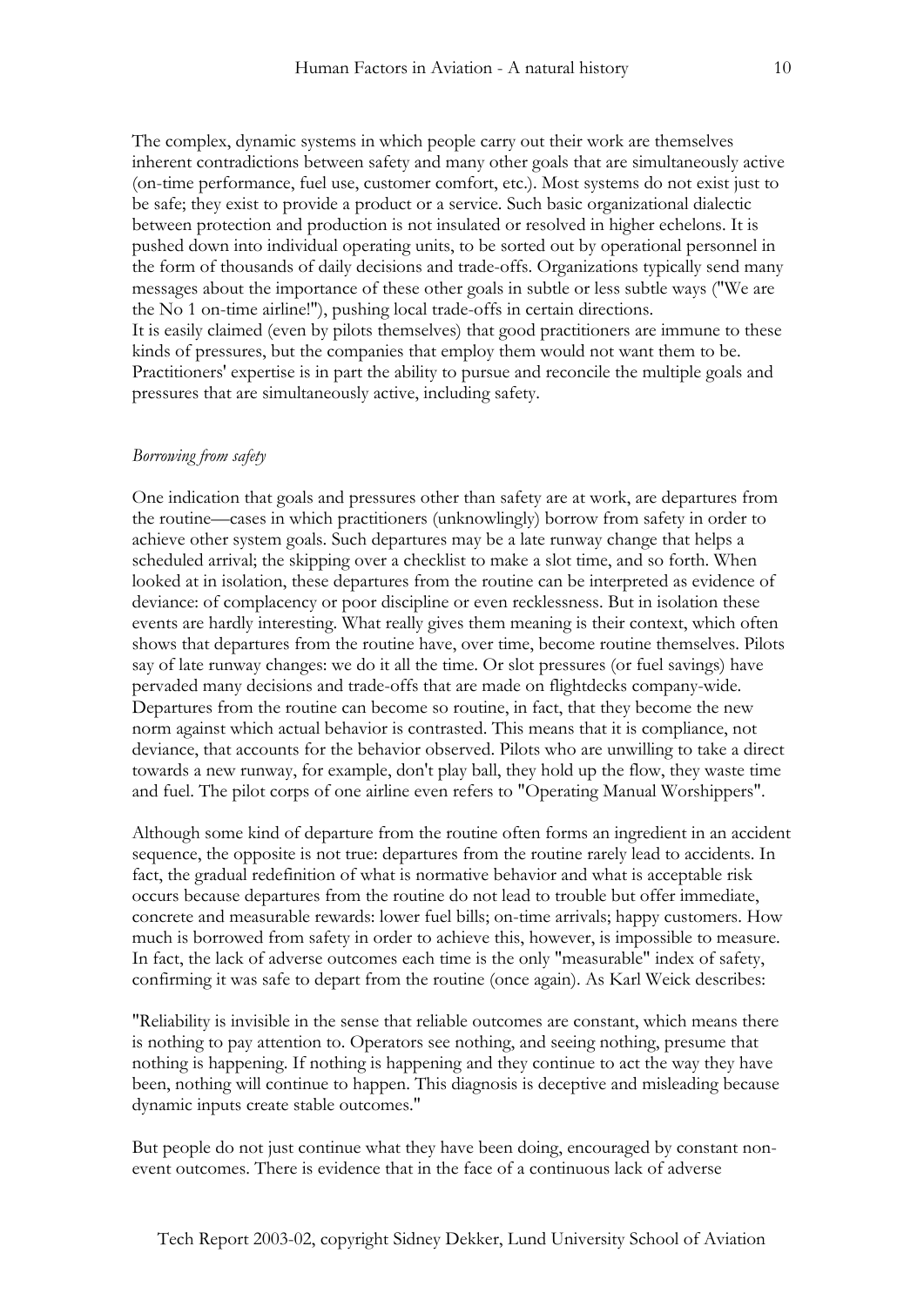consequences, people and organizations gradually tweak up the returns from their departures from the routine, thereby unknowingly borrowing more and more from safety as time passes. As Diane Vaughan showed from the inside of the organization that launched the Space Shuttle Challenger in 1986, complacency is based on a *justified* assumption of satisfactory system state, since there is no evidence to the contrary. But there is more: the assumption of satisfactory system state is *institutionalized*—encapsulated in its own culture through the repeated and eventually entrenched use of language and rituals. She called this process the "normalization of deviance", and observed that:

"Even when technical experts have time to notice and discuss signals of potential danger in a well-attended meeting prior to putting the technology into action, their interpretation of the signals is...shaped by a still wider system that includes history, competition, scarcity, bureaucratic procedures, power, rules and norms, hierarchy, culture and patterns of information."

Complacency, in other words, is not the individual feature of defective or immorally calculating people. It is a feature of entire organizations, nurtured through their interaction with an environment where risk (i.e. how much is being borrowed from safety) is hard to measure and where the absence of adverse consequences doubles as justification and encouragement to finetune the pursuit more concrete system goals.

# **Progress on aerospace safety in the new view of human error**

The new view of human error opens opportunities for progress on aerospace safety since it points to more promising areas where we can invest in countermeasures (more promising than exiling defective practitioners, overproceduralization or technical fixes that create new performance problems). It also shows where the rubbing points and obstacles are. For one, it is a waste of time to supplant the traditional "human error" (under whatever fashionable guise) with "designer error" or "organizational error". People higher up in an accident chain act locally rational too—their trade-offs and focus of attention make sense given their situation. Each blunt end is also a sharp end—where pressures can be high, stakes serious, goals multifarious and resources limited. Whether operator, designer or manager, there are no limits to human fallibility in a pressurized, resource-constrained world.

## *Investing in human resilience*

Given the universality of fallibility, the surprise is not that accidents happen. The surprise is that accidents do not happen more often. Systems are not basically safe: accidents are to be expected since their ingredients are baked into the very nature of how systems are designed and operated. Failure, not success, is inherent. The fact that success does not come automatically, but is rather the result of human effort, has led a number of researchers to abandon the quest for the sources of human error altogether. They now seek the origins of human expertise and resilience instead—examining people's ability to routinely manage immensely constrained and ambiguous situations.

I wonder and I will keep on wondering whether human factors has done itself a favor by sponsoring the invention of the sort of pseudo-psychological labels we find everywhere today. But one thing is clear. Human factors is no longer limited to tinkering with the hardware end of the human-machine interface. It is no longer a separate layer of human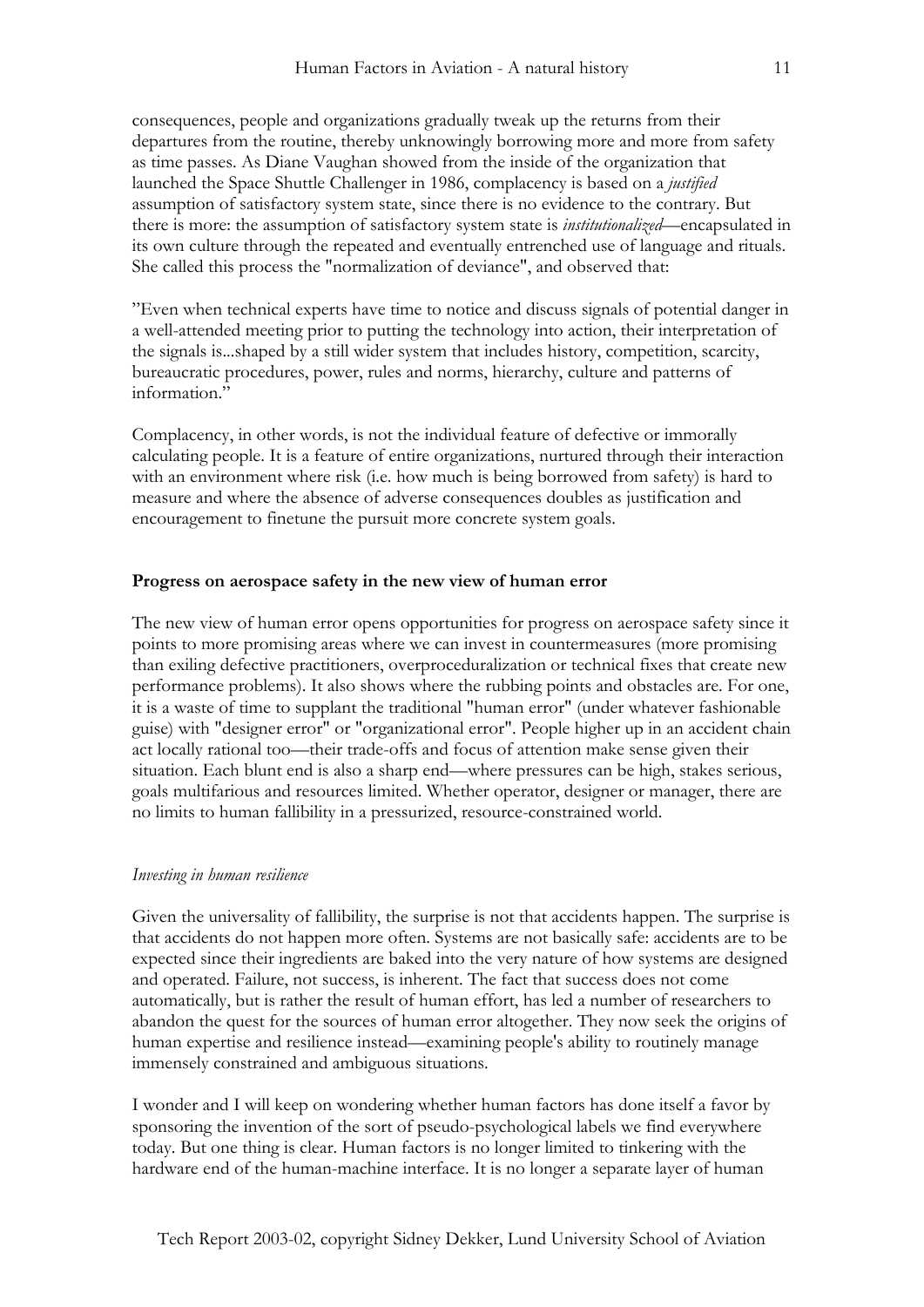limitations that we can engineer away. No, human factors has made inroads into the very heart of operational practice. It is trying to conquer what goes on in the minds of the people at the controls. It claims it can now speak meaningfully about things such as decision making, situation assessment, crew interaction and a lot more. If I remember well, these things used to fall under what we once called "airmanship". But now it's human factors. So there you have it. With human factors topping the list of contributors to incidents and accidents, it never harms to gain a better understanding of what it is all about. This goes both for human factors people themselves and for those in practice who have to rely on the knowledge produced by them.

### **Bibliography**

-------------------------

- Aeronautica Civil de Colombia (1996). *Aircraft accident report: Controlled flight into terrain, American Airlines flight 965, Boeing 757-223, N651AA near Cali, Colombia, December 20, 1995*. Bogota, Colombia: Aeronautica Civil.
- Billings, C.E. (1996). Situation Awareness Measurement and Analysis: A Commentary. In D. J. Garland, M. R. Endsley (Eds.), *Experimental Analysis and Measurement of Situation Awareness*, pp. 1-5. Daytona Beach, FL: Embry-Riddle Aeronautical University Press.
- Billings, C. E. (1996). *Aviation automation: The search for a human-centered approach*. Hillsdale, N.J.: Lawrence Erlbaum Associates.
- Buck, R. N. (1995). *The pilot's burden: Flight safety and the roots of pilot error*. Ames, IA: Iowa State University Press.
- Campbell, R. D., & Bagshaw, M. (1991). *Human performance and limitations in aviation*. Oxford, UK: Blackwell Science.
- Cook, R. I., Render, M., & Woods, D. D. (2000). Gaps in the continuity of care and progress on patient safety. *BMJ, 320*, 791-794.
- Dekker, S. W. A. (in press). *The field guide to human error*. Bedford, UK: Cranfield University Press.
- Fitts, P. M., & Jones, R. E. (1947). Analysis of factors contributing to 460 'pilot error' experiences in operating aircraft controls. *Memorandum Report TSEAA-694-12*, Aero Medical Laboratory, Air Material Command, Wright-Patterson Air Force Base, Dayton, Ohio, July 1, 1947.
- FLIGHT International (2000), 6-12 June, anonymous.
- Goteman, O. (1999). Automation policy or philosophy? Management of automation in the operational reality. In S. W. A. Dekker & E. Hollnagel (Eds.), *Coping with computers in the cockpit,* pp. 215-222. Aldershot, UK: Ashgate Publishing Co.
- Hart, S. G. (1988). Helicopter human factors. In E. L. Wiener & D. C. Nagel (Eds.), *Human factors in aviation*, pp. 591-638. San Diego, CA: Academic Press.
- Hawkins, F. H. (1987). *Human factors in flight*. Aldershot, UK: Gower technical press.
- Hollnagel, E. (1997). Measurements and models, models and measurements: You can't have one without the other.
- Kern, T. (1998). *Flight Discipline*. New York, NY: McGraw-Hill.
- Kern, T. (1999). *Darker shades of blue: The rogue pilot*. New York, NY: McGraw-Hill.
- Langewiesche, W. (1998). *Inside the sky*. New York, NY: Pantheon.
- Meister, D. (in press). Human factors/ergonomics at the brink of the 21st century. *IEA Journal of Ergonomics Design*.
- Ministère de l'equipment, des transports et du tourisme (1993). *Rapport de la commission d'enquete sur l'accident survenu le 20 Janvier 1992 près du Mont Saint Odile (Bas Rhin) a l'Airbus 320 immatriculé F-GGED exploité par la compagnie Air Inter*. Paris, France: METT.
- North, D. M. (2000). Let judicial system run its course in crash cases. *Aviation Week and Space Technology, May 15*, p. 66.

The author is Assistant Professor in the Centre for Human Factors in Aviation at the Linkoping Institute of Technology in Sweden and is a glider flight instructor and tow pilot and also flies parachutists. He has completed first officer training on the DC-9.

His books include "The Field Guide to Human Error", which will be published by Cranfield University Press in early 2001, and "Coping with computers in the cockpit" which is published by Ashgate, UK (1999).